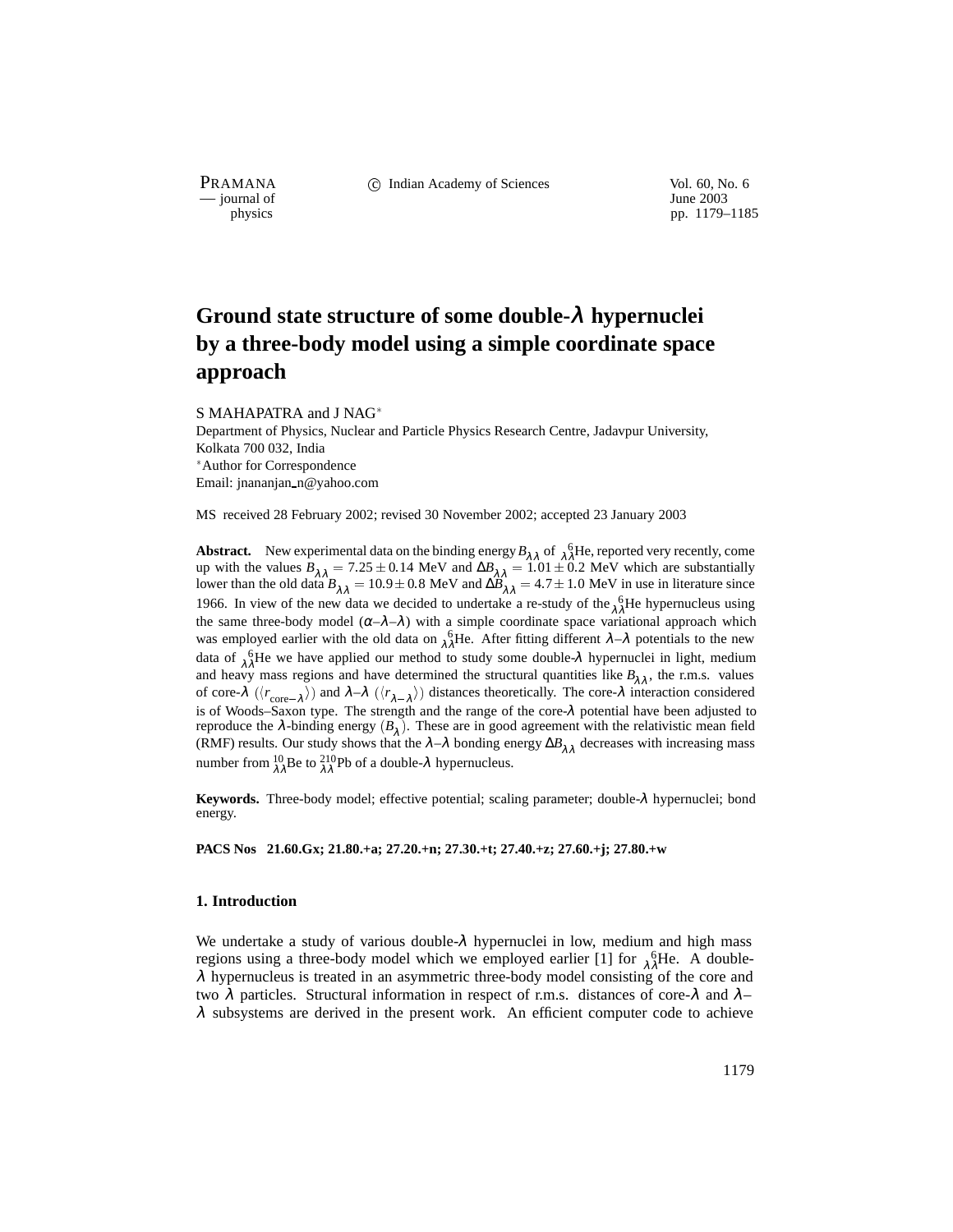## *S Mahapatra and J Nag*

convergence in the two- $\lambda$  separation energy has been developed by us. Recently Takahashi *et al* [2] reported a double-hypernucleus event observed in an emulsion stack exposed to the 1.66 GeV/c  $K^-$  meson beam at the KEK proton synchroton. The event is uniquely interpreted as the sequential decay of  $\lambda^6$ He emitted from a  $\Xi^-$  hyperon nuclear capture at rest. The  $\lambda-\lambda$  separation energy  $B_{\lambda\lambda}$  and the  $\lambda-\lambda$  interaction energy  $\Delta B_{\lambda\lambda}$  of  $\lambda^6$ He have been determined without the ambiguities arising from the possibilities of excited states. The reported new data are  $B_{\lambda\lambda} = 7.25 \pm 0.14$  MeV and  $\Delta B_{\lambda\lambda} = 1.01 \pm 0.2$  MeV. These are substantially lower than the old data [3]  $B_{\lambda\lambda} = 10.9 \pm 0.8$  MeV,  $\Delta B_{\lambda\lambda} = 4.7 \pm 1.0$ MeV in use in literature since 1966. The report of the new experimental data on  $\lambda \lambda^6$ He is a sufficient reason for us to study  $\lambda^6 \lambda^2$ He anew employing the earlier model [1]. Different λ-λ potentials have been fitted with the new  $B_{\lambda\lambda}$  value of  $\lambda^6$ He which acts as a constraint on the potentials. Using two three-term Gaussian (3-G)  $\lambda - \lambda$  potentials thus determined, we employed our three-body model (core- $\lambda - \lambda$ ) to study double- $\lambda$  hypernuclei  ${}^{10}_{\lambda\lambda}$ Be,  ${}^{14}_{\lambda\lambda}$ C,  $\frac{18}{\lambda\lambda}$ O,  $\frac{22}{\lambda\lambda}$ Ne,  $\frac{42}{\lambda\lambda}$ Ca,  $\frac{92}{\lambda\lambda}$ Zr and  $\frac{210}{\lambda\lambda}$ Pb covering light to heavy mass regions with even–even  $\overline{\text{cores}}$ . Details are considered in  $\S 3$ .

# **2. Theory**

In the present model the particles are labelled as 1 (core) and 2,3 ( $\lambda$  particles). The mass of the core is  $M_1$  and the mass of a  $\lambda$  particle is  $M_2$ . For simplicity we take the  $\lambda$  particle to be spinless.  $r_1, r_2, r_3$  are the distances between the particle pairs (1–2), (1–3) and (2–3) respectively. The variational principle for the Schrödinger equation is given by

$$
\delta \langle \psi | H - E | \psi \rangle = 0,\tag{2.1}
$$

where  $H, E, \psi$  refer to the Hamiltonian, energy and wave function for the internal motion. An even–even core in the ground state has  $J = 0$ . At this stage we make the simplification that  $\psi$  depends only on  $r_1, r_2, r_3$ . We further assume following Feshbach and Rubinow [4] and Ren [5] that  $\psi$  is represented simply by

$$
\psi = \phi(R),\tag{2.2}
$$

where *R* is a new space coordinate defined by  $R(\eta) = (r_1 + r_2 + \eta r_3)/2$ .  $\eta$  is a scaling parameter and it controls the way the wave function depends on  $r_1, r_2$  and  $r_3$ . In addition, two new coordinates  $R_2 = r_2$  and  $R_3 = (1 + \eta) r_3/2$  are introduced. After some calculations (2.1) finally yields an effective two-body equation in *R* which is

$$
\frac{d^2}{dR^2}G(R) + \left[4\frac{(\eta^2 + 5\eta + 8)}{D'}E - \frac{V_{\text{eff}}(R)}{D} - \frac{15}{4R^2}\right]G(R) = 0,\tag{2.3}
$$

where  $G(R) = R^{5/2}\phi(R)$ . *D* and *D'* are functions of  $\eta$  and the masses of the core and  $\lambda$ particles [1].  $V_{\text{eff}}(R)$  is a long range attractive potential which emerges through the  $R_2, R_3$ integrations of the actual potentials  $U(r_1)$ ,  $U(r_2)$ ,  $V(r_3)$ . It is defined as follows:

$$
V_{\text{eff}}(R) = \frac{1}{R^5} \int_0^R dR_3
$$
  
 
$$
\times \int_{R-R_3}^{R-\beta R_3} dR_2 (2R - R_2 - \nu R_3) R_2 R_3 \{ U(r_1) + U(R_2) + V(r_3) \}, \quad (2.4)
$$

1180 *Pramana – J. Phys.,* **Vol. 60, No. 6, June 2003**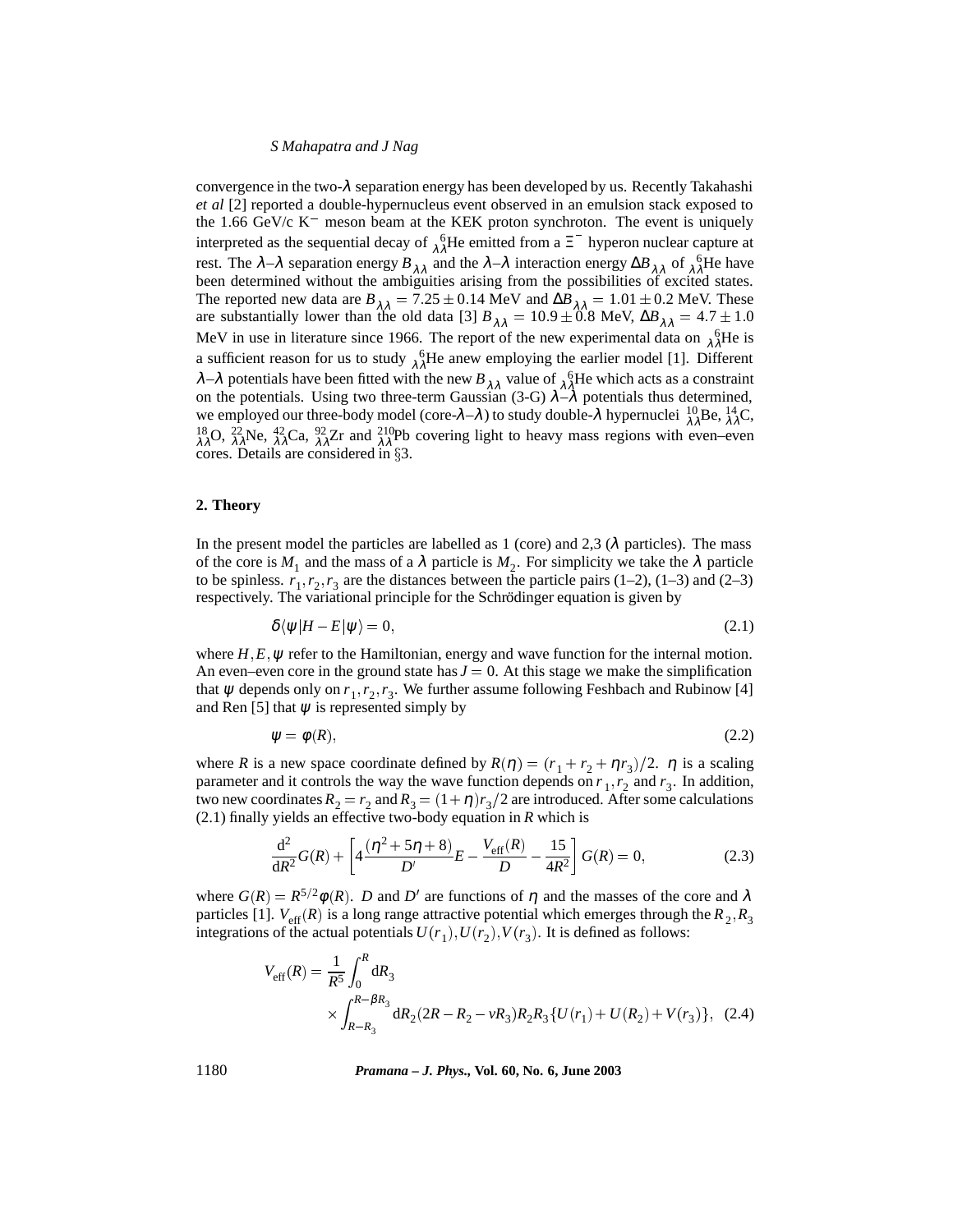where  $\beta = (\eta - 1)/(\eta + 1)$  and  $v = 2\eta/(\eta + 1)$ . The r.m.s. values of core- $\lambda$  and  $\lambda - \lambda$ separation distances are calculated using the relations

$$
\langle r_{\text{core-}\lambda} \rangle = \left[ \frac{(2\eta^4 + 14\eta^3 + 42\eta^2 + 70\eta + 64)}{7(1+\eta)^2(\eta^2 + 5\eta + 8)} \bar{R}^2 \right]^{1/2},\tag{2.5}
$$

where

$$
\bar{R}^2 = \frac{\int_0^\infty R^2 G^2(R) dR}{\int_0^\infty G^2(R) dR},\tag{2.6}
$$

$$
\langle r_{\lambda\lambda} \rangle = \left[ \frac{8(\eta^2 + 7\eta + 16)}{7(1+\eta)^2(\eta^2 + 5\eta + 8)} \bar{R}^2 \right]^{1/2}.
$$
 (2.7)

The numerical wave function  $G(R)$  is obtained from the solution of eq. (2.3)

## **3. Application**

3.1  $_{\lambda}^{6}He$ 

As stated earlier our present investigation of  $\lambda^6$ He is based on the new experimental data of  $B_{1,1}$ . The  $\alpha-\lambda$  potential to be used has to satisfy the experimental binding energy 3.04 MeV of  $\frac{5}{\lambda}$ He hypernucleus. For the different  $\alpha-\lambda$  potentials employed by us we have checked this consistency condition numerically by solving the Schrödinger equation in the centre of mass of  $\alpha$  and  $\lambda$  particles. The  $\alpha-\lambda$  and the  $\lambda-\lambda$  potentials used are:

(a) Gaussian potential *B* of Tang and Herndon [6] which is

$$
V_{\alpha\lambda}(r) = -60.17 \exp(-r^2/1.273^2) \text{ MeV}.
$$

This gives the binding energy of  ${}_{\lambda}^{5}$ He as 2.97 MeV. The corresponding  $\lambda-\lambda$  singlet potential employed is the Volkov potential with a Gaussian shape having an attractive part  $V_A$  and a repulsive part  $V_R$  [7] which are adjusted to obtain the best fit with the experimental  $B_{\lambda\lambda}$ value. In this way we have found that  $V_{\lambda\lambda}(r) = V_A \exp(-r^2/\alpha^2) + V_R \exp(-r^2/\beta^2)$ , where  $\alpha = 1.2$  fm,  $\beta = 0.82$  fm,  $V_A = -83.0$  MeV and  $V_R = 165.0$  MeV. In comparison, the earlier calculation [1] fitting the old  $B_{\lambda\lambda}$  value requires  $V_\mathrm{A} = -93.75$  MeV and  $V_\mathrm{R} = 148.0$ MeV. The present  $V_{\lambda\lambda}$  potential in the <sup>1</sup>S<sub>0</sub> state corresponds to a scattering length = -1.03 fm and an effective range = 5.16 fm. The value of the scaling parameter  $\eta$  for minimum separation energy is found to be 0.3 and the corresponding  $\lambda-\lambda$  separation energy is 7.451 MeV.

(b) The other  $\alpha-\lambda$  potential considered here is the single-folding potential worked out in detail in [1]. It is as follows:

Following potential: 
$$
V_{\alpha\lambda}(r) = 209.037 \exp(-a_1 r^2)
$$
  
-178.379 exp $(-b_1 r^2)$  - 18.317 exp $(-c_1 r^2)$  MeV,

*Pramana – J. Phys.,* **Vol. 60, No. 6, June 2003** 1181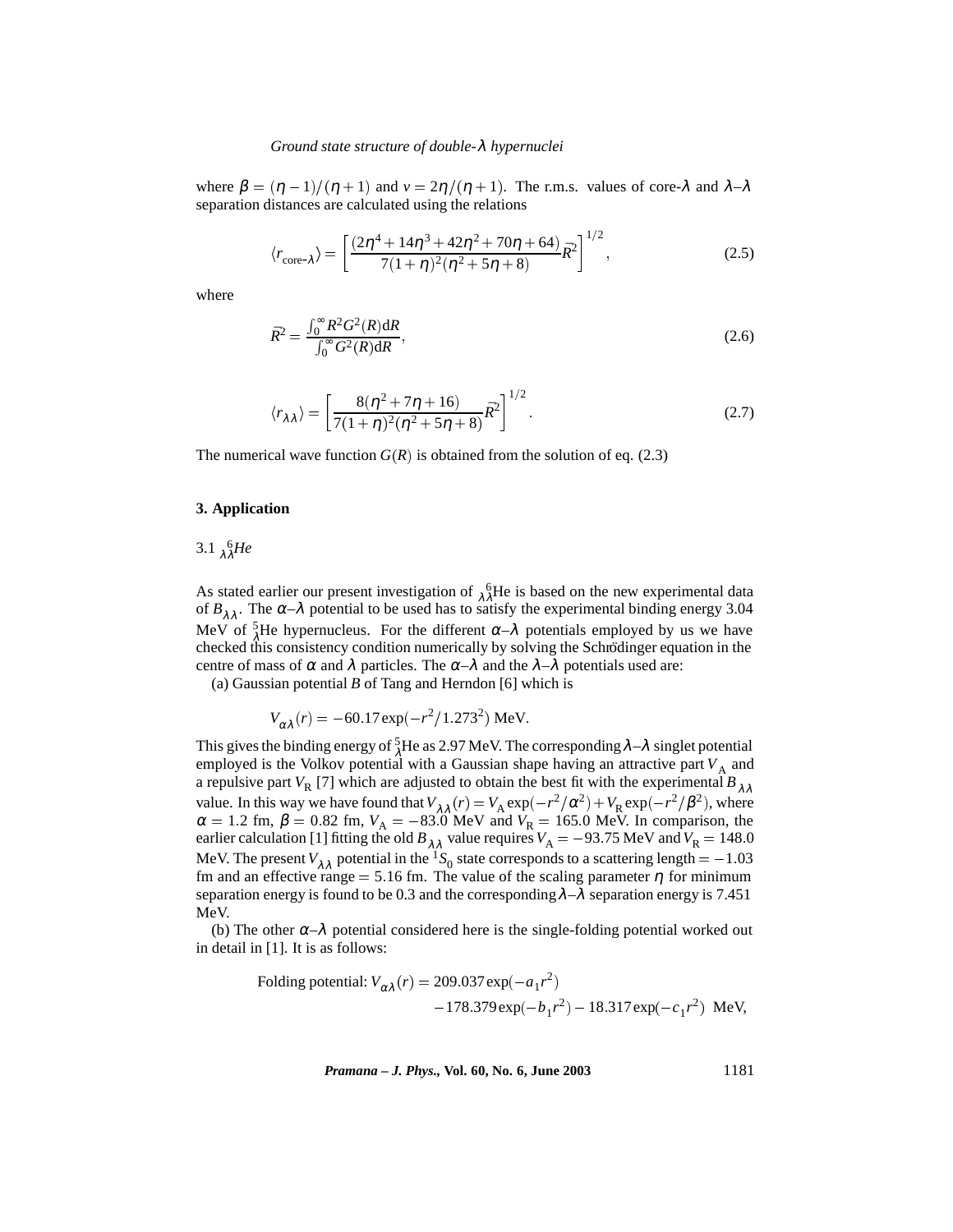## *S Mahapatra and J Nag*

where  $a_1 = 0.5915059$  fm<sup>-2</sup>,  $b_1 = 0.4443259$  fm<sup>-2</sup> and  $c_1 = 0.2709581$  fm<sup>-2</sup>. With this potential the binding energy of  $^{5}_{\lambda}$ He is 2.94 MeV. Three different sets of three term Gaussian potentials (3-G) of the form  $V_{\lambda\lambda}(r) = \sum_{i=1}^{3} \omega_i(\lambda\lambda) \exp[-(r/\beta_i)^2]$ , each consisting of a repulsive and two attractive terms have been considered for the spin-singlet  $\lambda - \lambda$  potential. The  $\eta$  is varied till minimum  $\lambda-\lambda$  separation energy is obtained. Each  $\lambda-\lambda$  potential is taken from the literature and then the strengths  $\omega_i(\lambda \lambda)$  are adjusted till the best fit with the new experimental  $B_{\lambda\lambda}$  value is obtained.

- (i) Potential 3-G1 is taken from [8a]. After final adjustment,  $V_{\lambda\lambda}(r) = 1300.3$  exp  $(-r^2/0.5^2)$  – 305.3exp( $-r^2/0.9^2$ ) – 10.5exp( $-r^2/1.5^2$ ) MeV with scattering length =  $-35.59$  fm and effective range = 2.13 fm. Here  $B_{\lambda \lambda} = 7.237$  MeV.
- (ii) 3-G2 is the potential taken from [8b] and after final adjustment,  $V_{\lambda\lambda}(r)$  =  $751 \exp(-r^2/0.5^2) - 202 \exp(-r^2/0.9^2) - 10.7 \exp(-r^2/1.5^2)$  MeV. Here the ranges are the same as that of 3-G1 but the strengths are different. Scattering length =  $-5.292$  fm, effective range = 2.34 fm and  $B_{\lambda \lambda} = 7.476$  MeV.
- (iii) 3-G3 is the potential taken from [8c]. It is an OBE-simulating  $\lambda-\lambda$  interaction. After final adjustment,  $V_{\lambda \lambda}(r) = 2103 \exp(-r^2/0.35^2) - 284.7 \exp(-r^2/0.777^2)$ 17.9exp $(-r^2/1.342^2)$  MeV.

Scattering length =  $-45.48$  fm, effective range = 1.79 fm and  $B_{\lambda \lambda} = 7.425$  MeV. Our theoretical results on  $\lambda^6$ He are given in table 1.

# 3.2 *Some double-*λ *hypernuclei*

After fitting different sets of  $\lambda-\lambda$  potentials with the new experimental  $B_{\lambda\lambda}$  value of  $\lambda^6$ He we next embark upon a study of the following double-λ hypernuclei  ${}^{10}_{\lambda\lambda}$ Be,  ${}^{14}_{\lambda\lambda}$ C,  ${}^{18}_{\lambda\lambda}$ O,<br>  ${}^{22}_{\lambda\lambda}$ Ne,  ${}^{42}_{\lambda\lambda}$ Ca,  ${}^{92}_{\lambda\lambda}$ Zr and  ${}^{210}_{\lambda\lambda}$ Pb covering different mass regions in the t model. The core is even–even for all the double- $\lambda$  hypernuclei listed here. Excepting  $\frac{9}{\lambda}$ Be and  $^{13}_{\lambda}$ C, the  $\lambda$ -separation energy  $B_{\lambda}$  has been calculated using the empirical formula [9]

$$
B_{\lambda}(A) = \left[ (27.0 - 81.9A^{-2/3}) \pm 1.5 \right] \text{MeV.}
$$
 (3.1)

Core- $\lambda$  potential is considered to be Woods–Saxon [10].

|                               | $\sim$                   |                            |                                                                                            |                           |                                |                                                |                                                              |                               |
|-------------------------------|--------------------------|----------------------------|--------------------------------------------------------------------------------------------|---------------------------|--------------------------------|------------------------------------------------|--------------------------------------------------------------|-------------------------------|
|                               |                          |                            | $\lambda - \lambda$ Potential<br>parameters for the best<br>fit $B_{\lambda\lambda}$ value |                           |                                |                                                |                                                              |                               |
|                               | $\alpha-\lambda$ Binding |                            | Scattering                                                                                 |                           |                                |                                                | Present work                                                 |                               |
| $\alpha-\lambda$<br>Potential | energy<br>(MeV)          | Type                       | length<br>(fm)                                                                             | Effective<br>range $(fm)$ | $\eta$ for<br>$E_{\text{min}}$ | $\langle r_{\alpha\lambda}^{} \rangle$<br>(fm) | $\langle r_{\lambda\lambda}^{} \rangle$<br>(f <sub>m</sub> ) | $B_{\lambda\lambda}$<br>(MeV) |
| Gaussian<br>potential $B[6]$  | 2.97                     | <b>Volkov</b>              | $-1.03$                                                                                    | 5.16                      | 0.3                            | 2.25                                           | 2.875                                                        | 7.451                         |
| Folding<br>potential          | 2.94                     | $3-G1$<br>$3-G2$<br>$3-G3$ | $-35.59$<br>$-5.292$<br>$-45.48$                                                           | 2.13<br>2.34<br>1.79      | 0.45<br>0.5<br>0.6             | 2.87<br>2.815<br>2.787                         | 3.479<br>3.353<br>3.204                                      | 7.237<br>7.476<br>7.425       |

|  |  | <b>Table 1.</b> Study of $\chi^6_\lambda$ He. |  |  |
|--|--|-----------------------------------------------|--|--|
|--|--|-----------------------------------------------|--|--|

1182 *Pramana – J. Phys.,* **Vol. 60, No. 6, June 2003**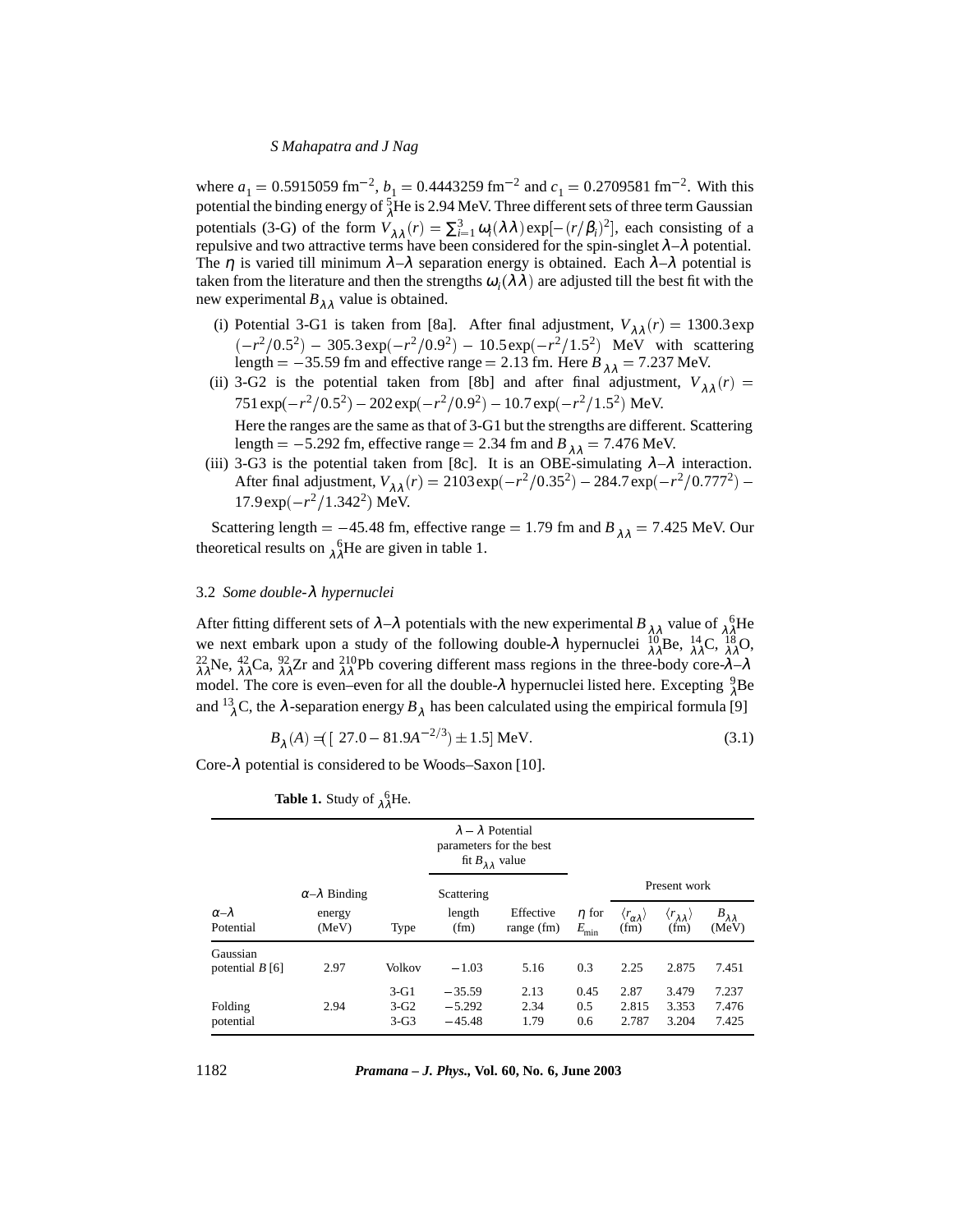#### *Ground state structure of double-*λ *hypernuclei*

|                                 | Woods-Saxon (core- $\lambda$ )<br>potential parameters |          |                   | $B_1$ in MeV from $B_1$ (MeV) used in the | $B_2$ (expt.)                                  |  |
|---------------------------------|--------------------------------------------------------|----------|-------------------|-------------------------------------------|------------------------------------------------|--|
| Hypernucleus $V_0$ (MeV)        |                                                        | $a$ (fm) | empirical formula | present work                              | (MeV)                                          |  |
| $\frac{9}{4}$ Be                | $-24.27$                                               | 0.54     |                   | 6.735                                     | 6.71 [13]                                      |  |
| $^{13}_{\lambda}$ C             | $-27.2$                                                | 0.51     |                   | 11.21                                     | $11.69 \pm 0.12$ [14]<br>$11.22 \pm 0.08$ [15] |  |
| $^{17}_{\lambda}$ O             | $-28.8$                                                | 0.44     | $14.61 \pm 1.5$   | 14.60                                     |                                                |  |
| $^{21}_{\lambda}$ Ne            | $-29.1$                                                | 0.44     | $16.24 \pm 1.5$   | 16.23                                     |                                                |  |
| $^{41}_{\lambda}$ Ca            | $-29.2$                                                | 0.44     | $20.11 \pm 1.5$   | 20.11                                     |                                                |  |
| $^{91}_{\lambda}Zr$             | $-28.7$                                                | 0.44     | $22.95 \pm 1.5$   | 22.95                                     |                                                |  |
| $^{209}_{\phantom{1}\lambda}Pb$ | $-28.14$                                               | 0.44     | $24.67 \pm 1.5$   | 24.63                                     |                                                |  |

**Table 2.** Best fit values of  $V_0$  and  $a$  of Woods–Saxon (core- $\lambda$ ) potential for different λ-hypernulei.

$$
V_{\text{core-}\lambda} = -\frac{V_0}{1 + e^{(r - c)/a}},\tag{3.2}
$$

where  $c = r_0 A^{1/3}$ , *A* is the mass number of the core,  $r_0 = 1.128 + 0.439A^{-2/3}$  (fm).

Using this potential in the Schrödinger equation for the core and the  $\lambda$  particle, the differential equation is numerically solved to determine the  $\lambda$ -separation energy.  $V_0$  and *a* are adjusted till the  $\lambda$ -separation energy so obtained tallies with the value determined from the empirical formula in (3.1). The values of  $V_0$  and  $a$  thus obtained lie within the limits of the best fit values predicted by the RMF calculation [11]. For  ${}^{9}_{\lambda}$ Be and  ${}^{13}_{\lambda}$ C we have used experimental  $\lambda$ -separation energies [13,14] in fixing  $V_0$  and  $\hat{a}$ . Core mass is calculated using the relation [12]

# Mass excess =  $(Mass-A)\chi_0$ ,

where  $\chi_0 = (931481 \pm 5)$  KeV and the mass excess is tabulated. The best fit values of  $V_0$ and  $a$  for the different  $\lambda$ -hypernuclei considered in the present study are given in table 2. From the four sets of  $\lambda-\lambda$  interaction employed to fit the new  $B_{\lambda\lambda}$  data on  $\lambda^6$ He we have chosen the 3-term Gaussian potentials 3-G2 and 3-G3 which differ in strength and range in the present structural investigation on the double- $\lambda$  hypernuclei.

With the core- $\lambda$  and the  $\lambda-\lambda$  potentials  $\eta$  is varied to get  $E_{min}$ . The value of the  $\lambda-\lambda$ separation energy for a double- $\lambda$  hypernucleus is  $B_{\lambda \lambda} = -E_{\min}$ . For each hypernucleus we have achieved convergence in the two  $\lambda$  separation energy. The  $\lambda-\lambda$  bond energy is calculated using the relation [16]

$$
\Delta B_{\lambda \lambda} = B_{\lambda \lambda} \left( \begin{matrix} A \\ \lambda \lambda \end{matrix} X \right) - 2B_{\lambda} \left( \begin{matrix} A \\ \lambda \end{matrix}^{-1} X \right). \tag{3.3}
$$

The r.m.s. values of core- $\lambda$  and  $\lambda-\lambda$  separation distances  $\langle r_{\text{core-}\lambda} \rangle$  and  $\langle r_{\lambda\lambda} \rangle$  respectively are calculated using the relations (2.5), (2.6) and (2.7).

The numerical wave function  $G(R)$  is obtained from the solution of eq. (2.3).

*Pramana – J. Phys.,* **Vol. 60, No. 6, June 2003** 1183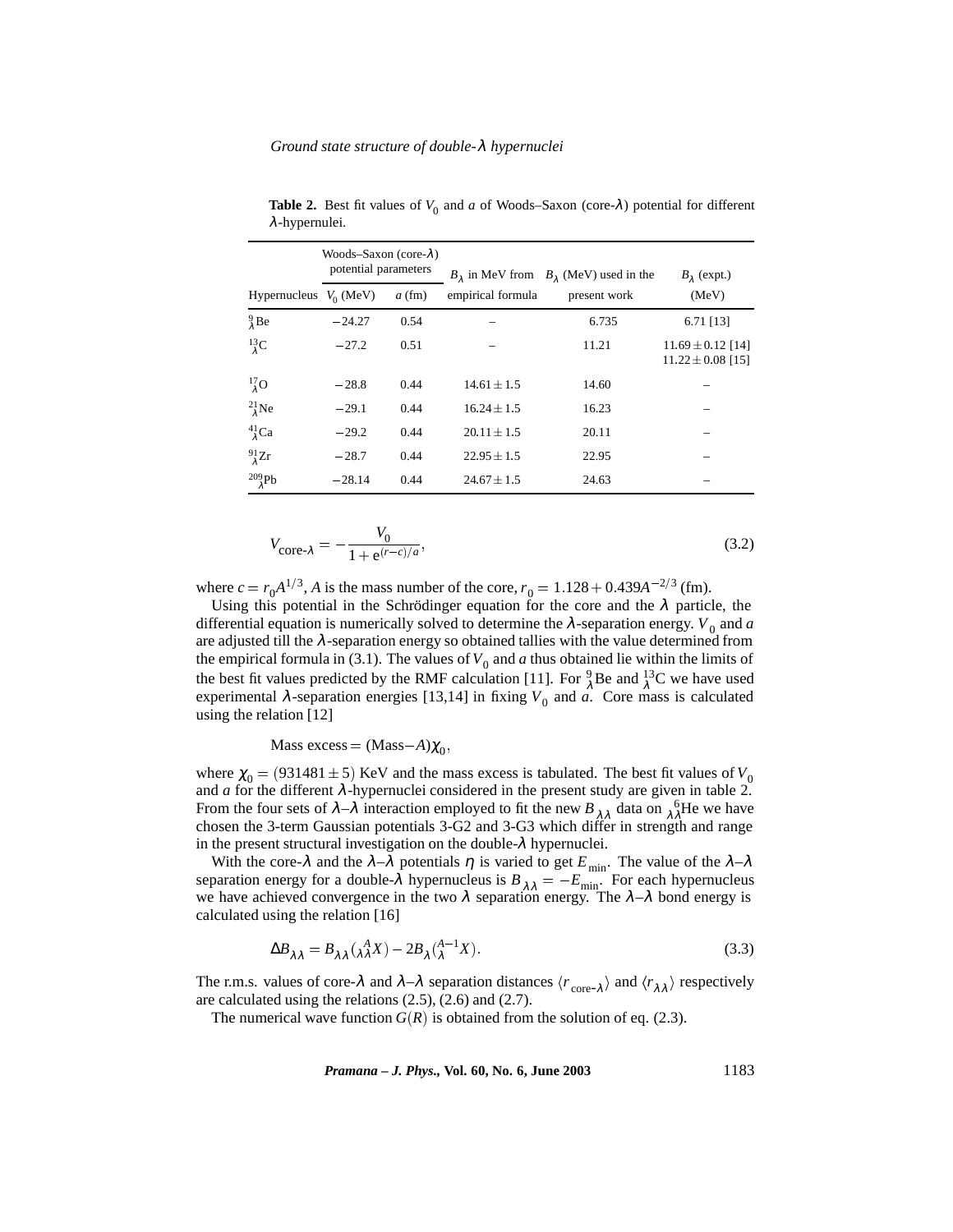# *S Mahapatra and J Nag*

| Hypernucleus                       | $\lambda-\lambda$<br>Potential | $\eta$ | $B_{\lambda\lambda}$<br>(MeV) | $\Delta B_{\lambda\lambda}$<br>(MeV) | $\langle r_{\text{core-}\lambda} \rangle$<br>(fm) | $\langle r_{\lambda\lambda}^{} \rangle$<br>(fm) |
|------------------------------------|--------------------------------|--------|-------------------------------|--------------------------------------|---------------------------------------------------|-------------------------------------------------|
| $^{10}_{\lambda\lambda} \text{Be}$ | $3-G2$                         | 0.40   | 16.262                        | 2.792                                | 2.368                                             | 2.92                                            |
|                                    | $3-G3$                         | 0.40   | 16.341                        | 2.871                                | 2.357                                             | 2.908                                           |
| $^{14}_{\lambda\lambda}$ C         | $3-G2$                         | 0.45   | 24.951                        | 2.531                                | 2.244                                             | 2.72                                            |
|                                    | $3-G3$                         | 0.40   | 25.093                        | 2.673                                | 2.230                                             | 2.752                                           |
| $^{18}_{\lambda\lambda}O$          | $3-G2$                         | 0.45   | 31.513                        | 2.313                                | 2.210                                             | 2.679                                           |
|                                    | $3-G3$                         | 0.40   | 31.646                        | 2.446                                | 2.198                                             | 2.711                                           |
| $^{22}_{\lambda\lambda}$ Ne        | $3-G2$                         | 0.45   | 34.529                        | 2.069                                | 2.248                                             | 2.725                                           |
|                                    | $3-G3$                         | 0.40   | 34.640                        | 2.18                                 | 2.237                                             | 2.759                                           |
| $^{42}_{\lambda\lambda}$ Ca        | $3-G2$                         | 0.45   | 41.517                        | 1.297                                | 2.469                                             | 2.999                                           |
|                                    | $3-G3$                         | 0.50   | 41.526                        | 1.306                                | 2.468                                             | 2.940                                           |
| $^{92}_{\lambda\lambda}Zr$         | $3-G2$                         | 0.55   | 46.420                        | 0.52                                 | 2.909                                             | 3.404                                           |
|                                    | $3-G3$                         | 0.50   | 46.433                        | 0.533                                | 2.90                                              | 3.454                                           |
| $^{210}_{\lambda\lambda}$ Pb       | $3-G2$                         | 0.45   | 49.281                        | 0.021                                | 3.52                                              | 4.267                                           |
|                                    | $3-G3$                         | 0.45   | 49.27                         | 0.01                                 | 3.518                                             | 4.264                                           |

**Table 3.** Calculated values of  $B_{\lambda\lambda}$ ,  $\Delta B_{\lambda\lambda}$ ,  $\langle r_{\text{core-}\lambda} \rangle$  and  $\langle r_{\lambda\lambda} \rangle$  for different double- $\lambda$ hypernuclei.



**Figure 1.**  $\Delta B_{\lambda \lambda}/2B_{\lambda}$  as a function of  $A^{1/3}$  for the potential 3-G2.

# **4. Conclusion**

For the double- $\lambda$  hypernuclei  ${}_{\lambda\lambda}^{10}$ Be,  ${}_{\lambda\lambda}^{14}$ C,  ${}_{\lambda\lambda}^{18}$ O,  ${}_{\lambda\lambda}^{22}$ Ne,  ${}_{\lambda\lambda}^{42}$ Ca,  ${}_{\lambda\lambda}^{92}$ Zr and  ${}_{\lambda\lambda}^{210}$ Pb our results regarding  $B_{\lambda\lambda}$ ,  $\langle r_{\text{core},\lambda} \rangle$ ,  $\langle r_{\lambda\lambda} \rangle$  and  $\Delta B_{\lambda\lambda}$  are given in table 3 and the results are quite close for both the 3-G  $\lambda-\lambda$  potentials. We find that the  $\lambda-\lambda$  bond energy  $\Delta B$ <sub>λλ</sub> decreases with increasing mass number of double- $\lambda$  hypernucleus. Variation of  $\Delta B_{\lambda \lambda}/2B_{\lambda}$  with  $A^{1/3}$ is shown graphically in figure 1 for the potential 3-G2. For the 3-G3 potential our data indicate that the corresponding graph will be very similar and it will almost overlap the

1184 *Pramana – J. Phys.,* **Vol. 60, No. 6, June 2003**